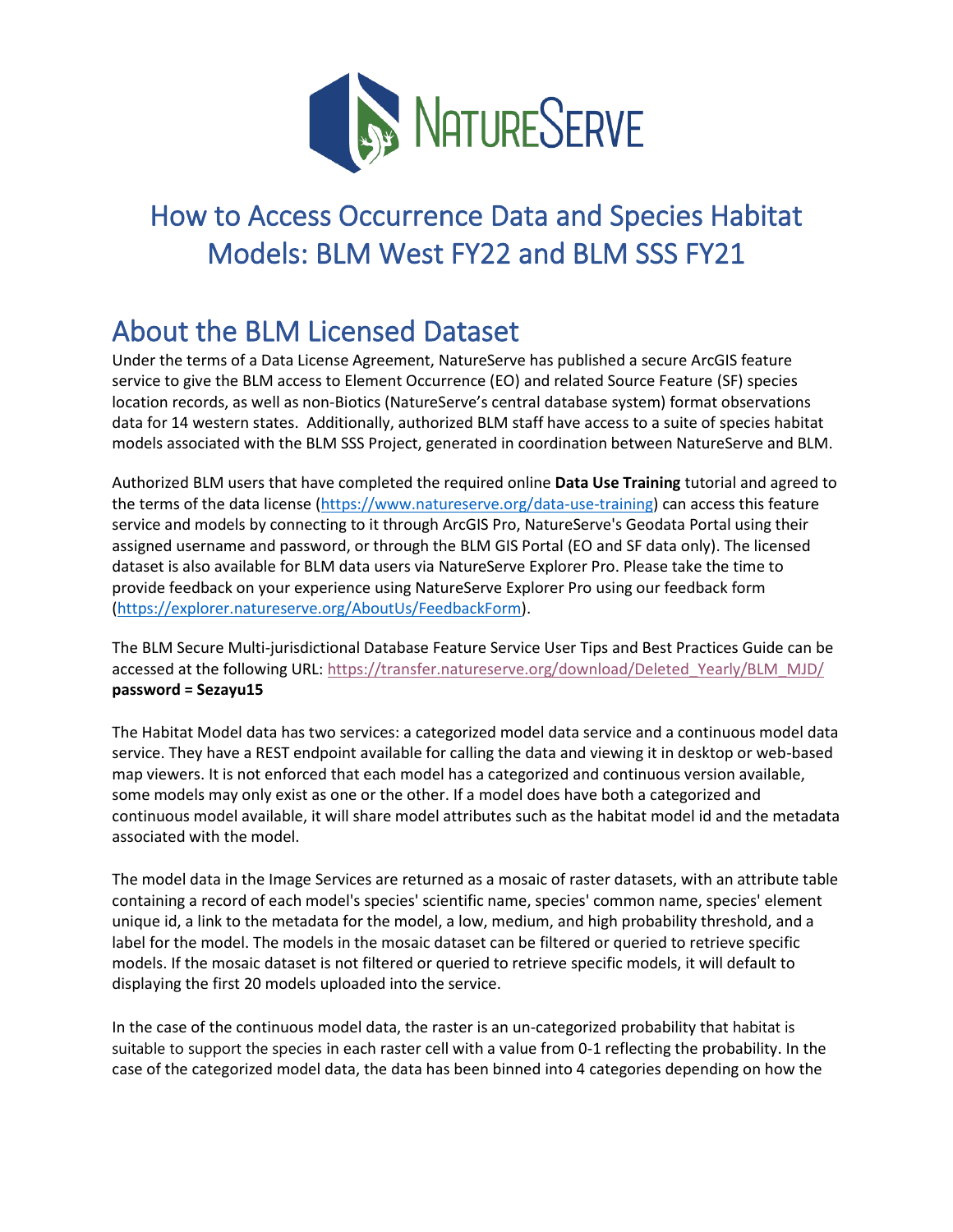value of each cell in the raster compares to the model's low, medium, and high probability thresholds. See table below for details.

| <b>Pixel</b><br>Value | <b>Meaning</b>                       | Categorization                                                             |  |  |
|-----------------------|--------------------------------------|----------------------------------------------------------------------------|--|--|
| 1                     | <b>High Probability Habitat</b>      | pixel value >= high probability threshold                                  |  |  |
| $\overline{2}$        | <b>Medium Probability</b><br>Habitat | medium probability threshold <= pixel vale < high probability<br>threshold |  |  |
| 3                     | Low Probability Habitat              | low probability threshold <= pixel value < medium probability<br>threshold |  |  |
| 4                     | Non-Habitat                          | pixel value < low probability threshold                                    |  |  |

**If additional assistance is needed to set up access to these datasets, please reach out to NatureServe a[t gis\\_ws@natureserve.org](mailto:gis_ws@natureserve.org) (please add "BLM Support Request" to the subject line) with a description of what is needed.**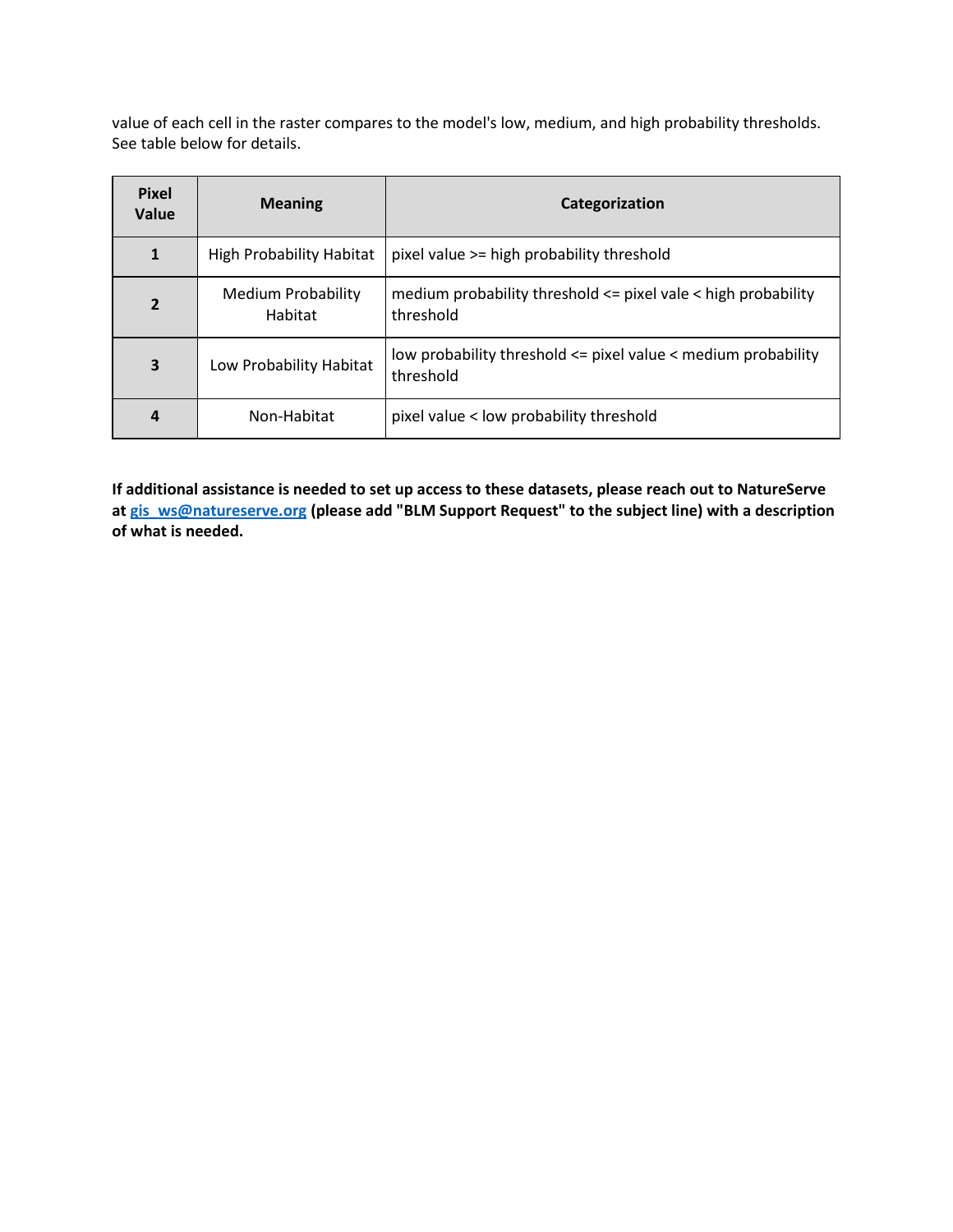# Contents

| 1 <sup>1</sup> |  |
|----------------|--|
| 2.             |  |
|                |  |
|                |  |
| 4 <sub>1</sub> |  |
|                |  |
|                |  |
|                |  |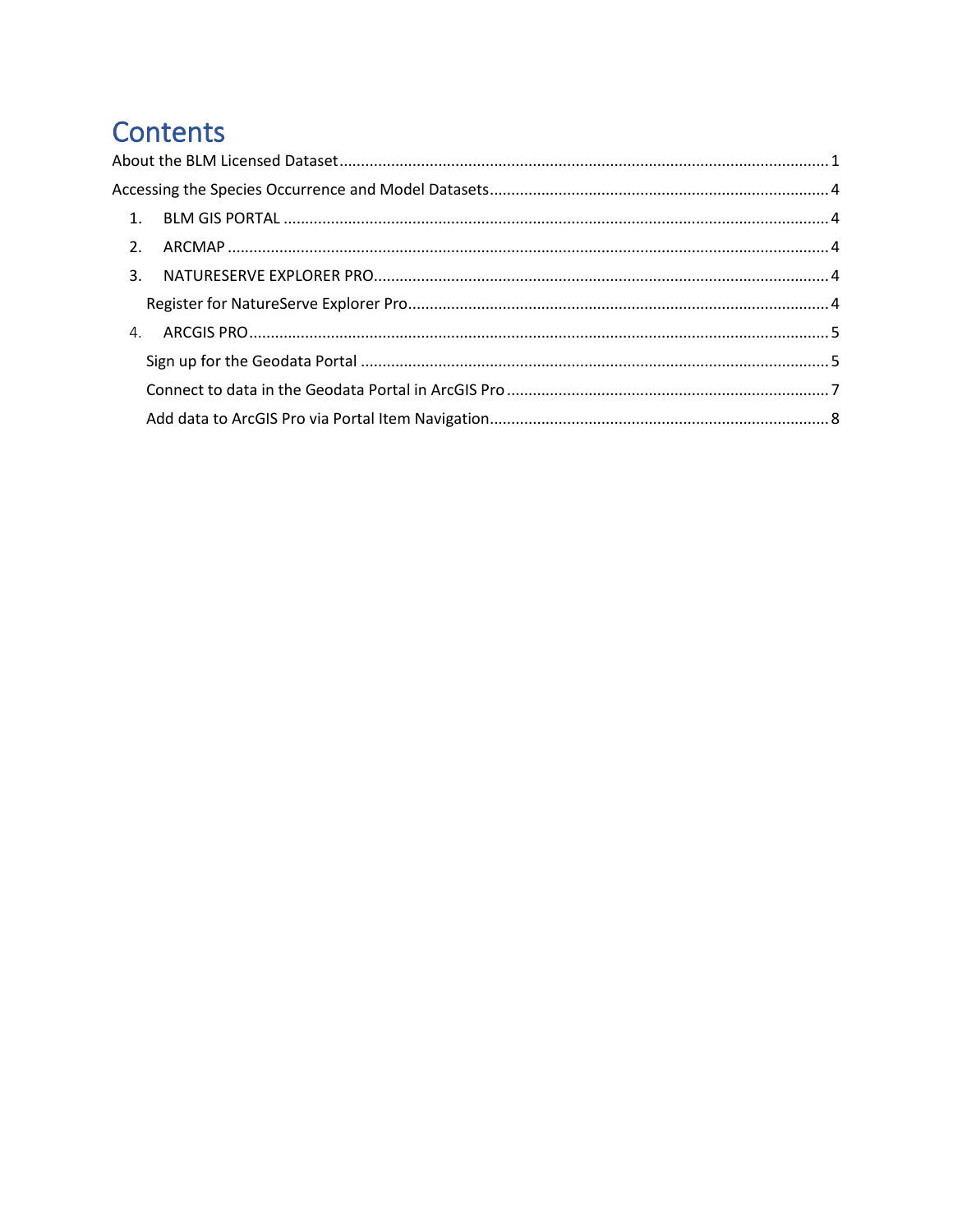## <span id="page-3-0"></span>Accessing the Species Occurrence and Model Datasets

#### <span id="page-3-1"></span>**1. BLM GIS PORTAL**

Authorized BLM users that have completed the required online Data Use Training tutorial can access this feature service by connecting to the BLM GIS Portal. Once the Data Use Training completion form is submitted, please forward the automated confirmation email to Anthony Titolo [\(atitolo@blm.gov\)](mailto:atitolo@blm.gov), Carly Herndon [\(cherndon@blm.gov\)](mailto:cherndon@blm.gov), and Stacey Crowe at [scrowe@blm.gov](mailto:scrowe@blm.gov) to request access to the dataset. Species habitat models cannot be accessed via the BLM GIS Portal.

### <span id="page-3-2"></span>**2. ARCMAP**

Due to some technical issues with ESRI versioning, this dataset is not accessible by connection to ArcGIS Online and/or ArcGIS Geoportal map services via ArcMap. Once we can rectify this issue, this document will be updated with the appropriate instructions. For use of the dataset in ArcMap, BLM data users can download a copy of the licensed dataset including Occurrence Data and Species Models from the [NatureServe Geodata Portal](https://geodata.natureserve.org/arcgis/home/index.html) following the sign-in instructions below.

### <span id="page-3-3"></span>**3. NATURESERVE EXPLORER PRO**

#### <span id="page-3-4"></span>Register for NatureServe Explorer Pro

NatureServe's data and models can be viewed on NatureServe Explorer Pro for users with access agreements.

1. Visit the NatureServe Explorer Pro website and sign up you're your email and password: <https://explorer.natureserve.org/pro/Welcome>

| NATURESERVE                                   |  |  |  |  |  |  |
|-----------------------------------------------|--|--|--|--|--|--|
| Sign in with your email and password<br>Email |  |  |  |  |  |  |
| name@host.com                                 |  |  |  |  |  |  |
| Password                                      |  |  |  |  |  |  |
| Password                                      |  |  |  |  |  |  |
| Forgot your password?                         |  |  |  |  |  |  |
| <b>Sign in</b>                                |  |  |  |  |  |  |
| Need an account? Sign up                      |  |  |  |  |  |  |

2. You will receive a verification code in your email. Visit your email to copy and enter your verification code into the Explorer Pro website.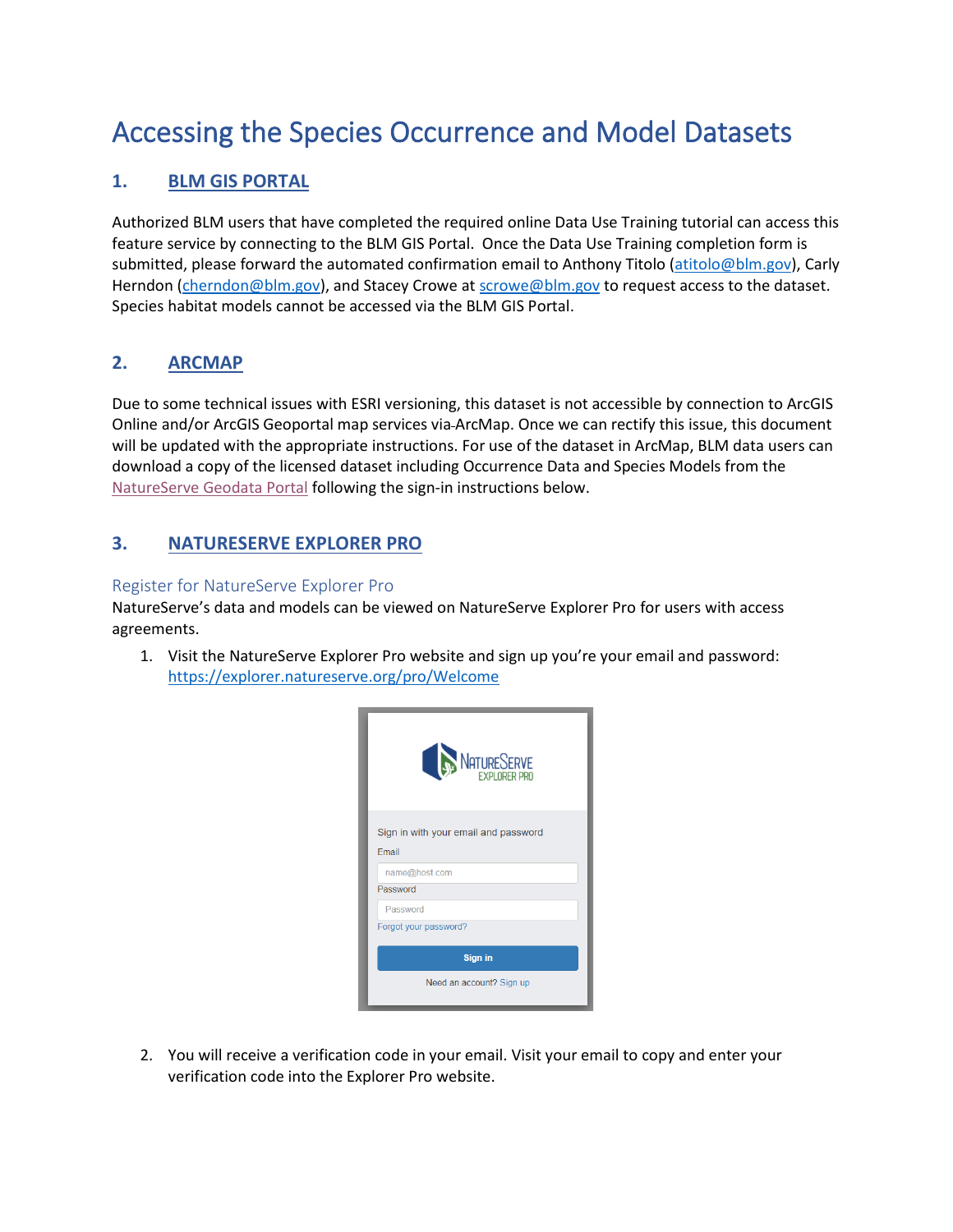| NATURESERVE                                                                                                       |  |  |  |  |  |
|-------------------------------------------------------------------------------------------------------------------|--|--|--|--|--|
| We have sent a code by email to k***@v***. Enter it<br>below to confirm your account.<br><b>Verification Code</b> |  |  |  |  |  |
| <b>Confirm Account</b>                                                                                            |  |  |  |  |  |
| Didn't receive a code? Resend if                                                                                  |  |  |  |  |  |

3. Return to the sign in screen to sign into Explorer Pro with your account. Upon sign in, you will need to agree to the terms of service by clicking "Accept."

| Terms of Service                                            |        |
|-------------------------------------------------------------|--------|
| I have read and agree to the Explorer Pro terms of service. |        |
| DECLINE                                                     | ACCEPT |

4. Contact [NatureServe GIS Web Services](mailto:gis_ws@natureserve.org) to request that your account be given access to the BLM licensed dataset in Explorer Pro. Please provide your full name email address, and Explorer Pro username in the contact. Your access to the dataset will be granted within 24 hours.

#### <span id="page-4-0"></span>4. **ARCGIS PRO**

Authorized users can access occurrence data through a geodata portal and conduct analyses with occurrence data in ArcGIS Pro. Users must sign up for the geodata portal for access and set up their connection to the portal in ArcGIS Pro.

#### <span id="page-4-1"></span>Sign up for the Geodata Portal

NatureServe's occurrence data is shared on NatureServe's geodata portal and is accessible via a NatureServe Explorer Pro account. The below instructions document how you can sign up for Explorer Pro on the Geodata Portal itself.

1. Navigate to the [NatureServe Geodata Portal](https://geodata.natureserve.org/arcgis/home/index.html) and click on "**Sign In**"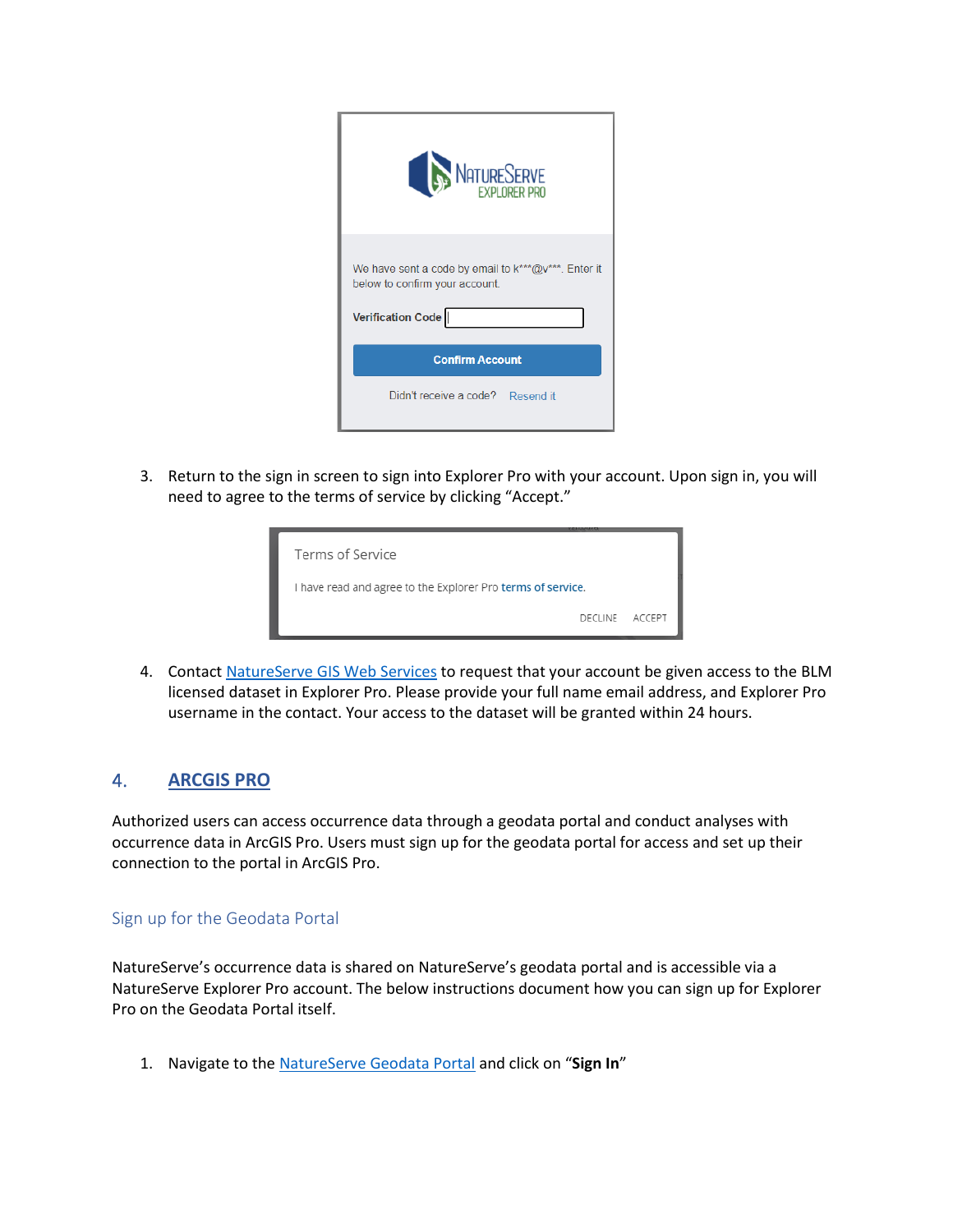

2. Click the button labeled "**Explorer Pro**" and sign up to create an Explorer Pro account

| Sign in to NatureServe Geodata<br>Portal with | esri |
|-----------------------------------------------|------|
| <b>Explorer Pro</b>                           |      |
| ArcGIS login                                  |      |

| NATURESERVE                                   |  |  |  |  |  |
|-----------------------------------------------|--|--|--|--|--|
| Sign in with your email and password<br>Email |  |  |  |  |  |
| name@host.com                                 |  |  |  |  |  |
| Password                                      |  |  |  |  |  |
| Password                                      |  |  |  |  |  |
| Forgot your password?                         |  |  |  |  |  |
| <b>Sign in</b>                                |  |  |  |  |  |
| Need an account? Sign up                      |  |  |  |  |  |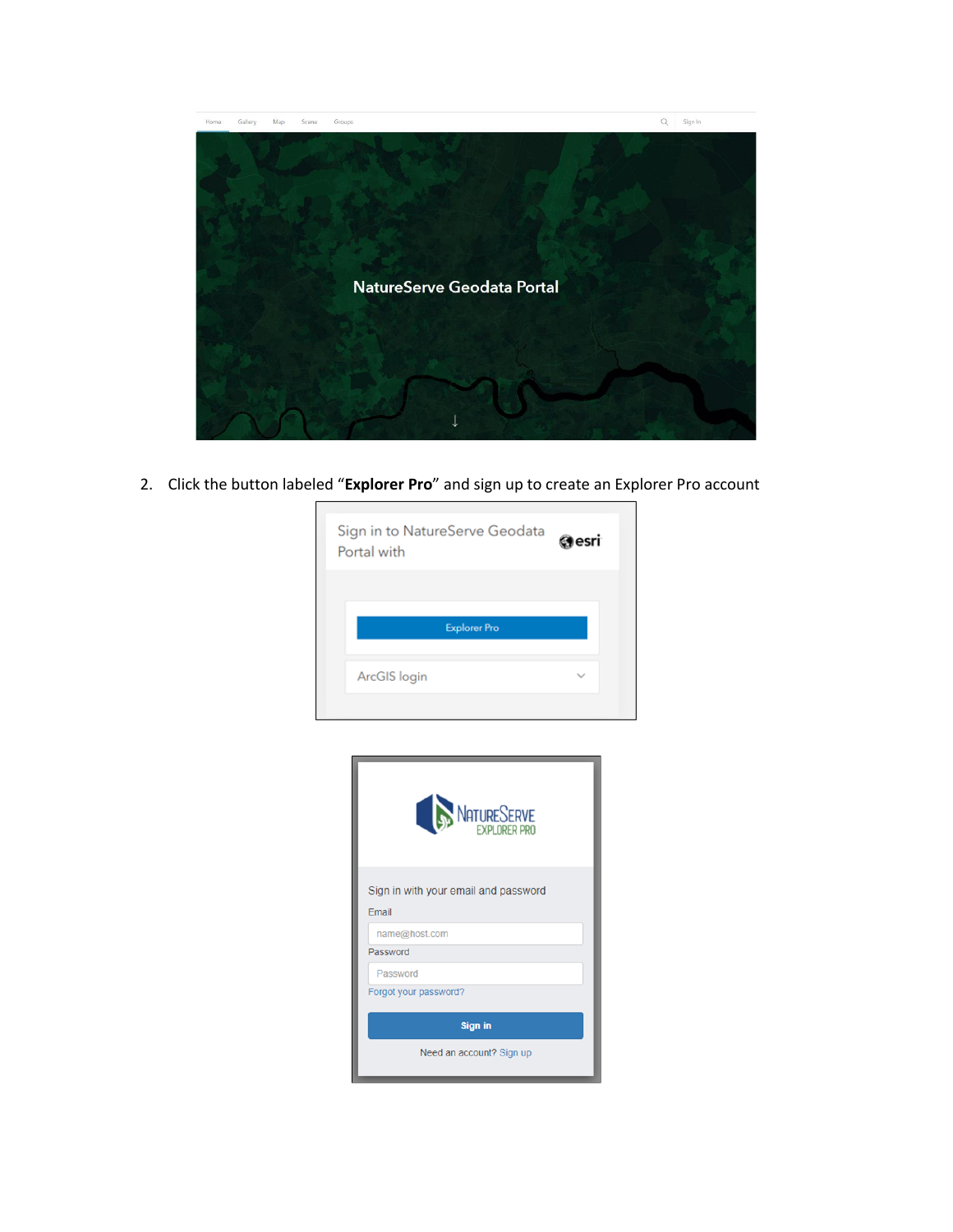- 3. After following the signup instructions, return to the sign in page and sign in using your Explorer Pro account
	- a. This creates a user on the portal for you based on your Explorer Pro account.
	- b. If you do not have an Explorer Pro account, please see the Registering for NatureServe Explorer Pro section above.
- 4. Contact [NatureServe GIS Web Services](mailto:gis_ws@natureserve.org) to request that your portal user be given access to the BLM Endangered Species Database and Habitat Models. Please provide your full name email address, and Explorer Pro username in the contact. Your access to the dataset will be granted within 24 hours.
- 5. Once your account has access to the BLM Endangered Species Database and Habitat Models, you can navigate to the BLM West Dataset FY22 Group Content on the NatureServe Geodata [Portal](https://geodata.natureserve.org/arcgis/home/group.html?id=7174e378abad4bc59be83ded7c9b25d1&view=list#content) to see all the content.

#### <span id="page-6-0"></span>Connect to data in the Geodata Portal in ArcGIS Pro

The data from the Geodata Portal may be accessed in ArcGIS Pro simply by adding the data via a URL

- 1. Open ArcGIS Pro to any map pane
- 2. Click the "**Add Data**" dropdown arrow



3. Click "**Add Data from Path**"



4. Enter the location of the feature service under "**Path**"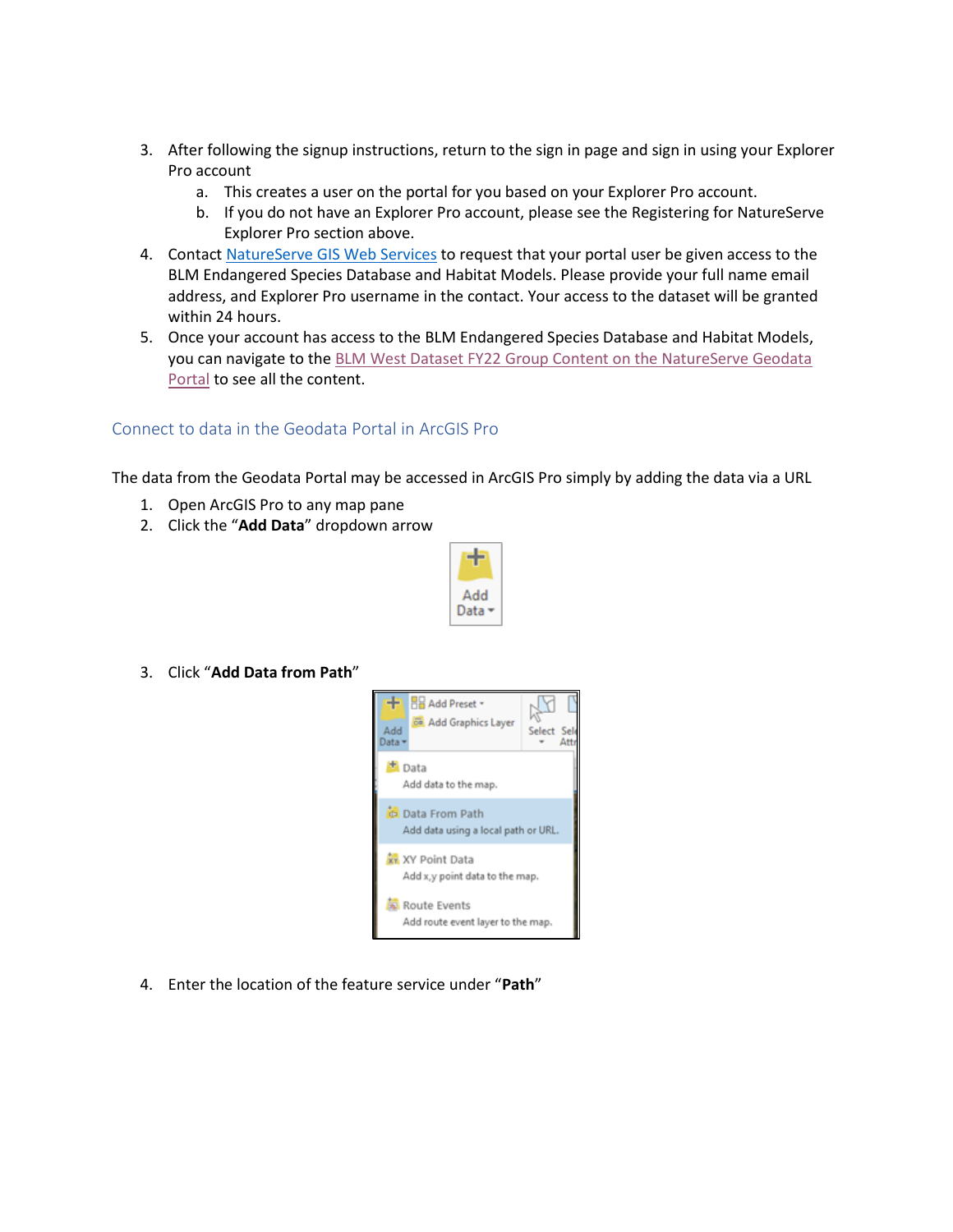| Add Data From Path                                                                |        |
|-----------------------------------------------------------------------------------|--------|
| Add data using a path for a service URL, portal item, data file, or catalog path. |        |
| Path                                                                              |        |
| Learn more about adding data from paths                                           | Cancel |

a. This can be found on the NatureServe Geodata Portal item page for the service under "**URL**"

| Home                           | Gallery                                                                          | Map | Scene | Groups                                                                            | Content | Organization                                                                                                       |                                                                                                                                        | Q                              | $\frac{1}{1}$                                             | Kathryn_Minczuk                                                        | 3266ee2a-48f7-4bf4-       |
|--------------------------------|----------------------------------------------------------------------------------|-----|-------|-----------------------------------------------------------------------------------|---------|--------------------------------------------------------------------------------------------------------------------|----------------------------------------------------------------------------------------------------------------------------------------|--------------------------------|-----------------------------------------------------------|------------------------------------------------------------------------|---------------------------|
|                                | BLM_BLD_Feature_Service /                                                        |     |       |                                                                                   |         |                                                                                                                    |                                                                                                                                        | Overview                       | Data                                                      | Visualization                                                          | Settings                  |
| Bdit thumbnail                 | Add to Favorites                                                                 |     |       | Add a brief summary about the item.<br><sup>0</sup> Feature Layer by geodataadmin |         | Created: Nov 9, 2021 Updated: Nov 9, 2021 View Count: 99                                                           |                                                                                                                                        | $\mathscr{O}$ Edit             |                                                           | Open in Map Viewer<br>Open in Scene Viewer<br>Open in ArcGIS Desktop v |                           |
| 2021)                          | Description                                                                      |     |       |                                                                                   |         |                                                                                                                    | Map Image Service of Element Occurrence and Source Feature shapes for all tracked species in the western states. (Version Date: August | $\mathscr{O}$ Edit             | Item Information<br>Low                                   | <sup>W</sup> Top Improvement: Add a summary                            | (?) Learn more<br>High    |
| Layers                         | BLM_SF_Points_082021<br>Point Layer                                              |     |       |                                                                                   |         |                                                                                                                    |                                                                                                                                        | $\rightarrow$                  | Details<br>Source: Feature Service<br>Size: 1 KB<br>☆☆☆☆☆ |                                                                        |                           |
| $\scriptstyle\mathcal{N}$<br>⊠ | BLM_SF_Lines_082021<br>Polyline Layer<br>BLM_SF_Polygons_082021<br>Polygon Layer |     |       |                                                                                   |         |                                                                                                                    |                                                                                                                                        | $\rightarrow$<br>$\rightarrow$ | Share<br>$6 +$<br>$\overline{B}$                          |                                                                        |                           |
| ⊠                              | BLM_EO_Polygons_082021<br>Polygon Layer                                          |     |       |                                                                                   |         |                                                                                                                    |                                                                                                                                        | $\rightarrow$                  | Owner<br>GA                                               | geodataadmin                                                           | <b>&amp;</b> Change owner |
| ⊠                              | BLM_admu_of_poly_082021<br>Polygon Layer                                         |     |       |                                                                                   |         |                                                                                                                    |                                                                                                                                        | $\,$                           | Tags                                                      |                                                                        | $\mathscr{O}$ Edit        |
| ⊠                              | BLM_NONBIOTICS_Polygons_082021<br>Polygon Layer                                  |     |       |                                                                                   |         |                                                                                                                    |                                                                                                                                        | $\,$                           |                                                           | BLM_BLD_Feature_Service, FeatureServer                                 |                           |
| ⊠                              | US_State_Bdry<br>Polygon Layer                                                   |     |       |                                                                                   |         |                                                                                                                    |                                                                                                                                        | $\rightarrow$                  |                                                           | Credits (Attribution)<br>Acknowledge this item's source.               | $\mathscr{O}$ Edit        |
|                                | Terms of Use                                                                     |     |       |                                                                                   |         | Add any special restrictions, disclaimers, terms and conditions, or limitations on using the item's content.<br>×. |                                                                                                                                        | $\mathscr{O}$ Edit             | URL                                                       | https://geodata.natureserve.org/hosting/                               | M View<br>ß               |

### <span id="page-7-0"></span>Add data to ArcGIS Pro via Portal Item Navigation

The licensed dataset can be added to ArcGIS Pro via a folder like navigation after connecting to the NatureServe Geodata Portal

1. Open ArcGIS Pro to any map pane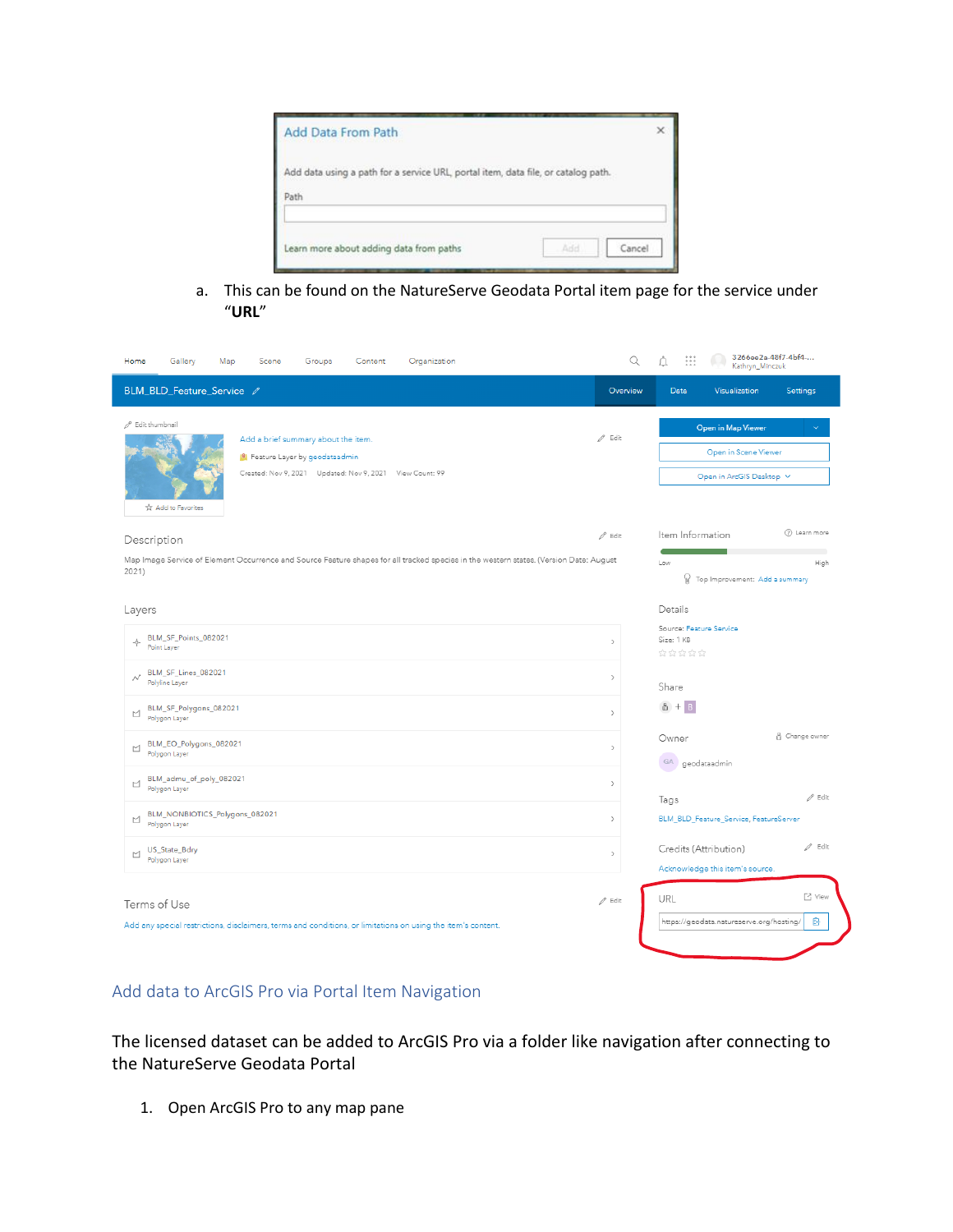2. In the top right of ArcGIS Pro, you will see one of two buttons, shown below.

|    |                                                 | Not signed in *                                                                                 |
|----|-------------------------------------------------|-------------------------------------------------------------------------------------------------|
|    |                                                 | Kathryn (NatureServe ArcGIS Online) *                                                           |
| 3. | Click the drop down and select "Manage Portals" |                                                                                                 |
|    |                                                 | Kathryn (NatureServe ArcGIS Online) *                                                           |
|    |                                                 | Kathryn_Minczuk_Natureserve<br>NatureServe ArcGIS Online<br>https://www.arcgis.com/<br>Sign out |
|    |                                                 | Manage Portals                                                                                  |
|    |                                                 | Switch Active Portal *                                                                          |

4. In this new pane, click on "**Add Portal**"

| Sign in using browser |         |
|-----------------------|---------|
| <b>Add Portal</b>     | Refresh |

5. Enter the URL of the model data portal: https://geodata.natureserve.org/arcgis/

| <b>Add Portal</b>                                                                                                                                              |  |
|----------------------------------------------------------------------------------------------------------------------------------------------------------------|--|
| Enter the URL of your portal                                                                                                                                   |  |
| Examples:<br>ArcGIS Enterprise - https://webadaptorhost.domain.com/webadaptorname<br>ArcGIS Online - https://www.arcgis.com or https://yourorg.maps.arcgis.com |  |
| Cancel<br>ΩK                                                                                                                                                   |  |

- 6. Hit "**Ok**"
- 7. The portal will be added to the list you see on this page. Click on the "**...**" next to the portal connection item and then click on "**Sign In**"

| Portals                                                                                                        |      |                                                                                                                                 |
|----------------------------------------------------------------------------------------------------------------|------|---------------------------------------------------------------------------------------------------------------------------------|
| https://www.arcgis.com/<br>Available : Signed in as Kathryn Minczuk Natureserve                                | 0.06 |                                                                                                                                 |
| https://geodata.natureserve.org/arcgis/<br>i.<br>Available : Not signed in                                     | 000  |                                                                                                                                 |
|                                                                                                                |      | Sign in<br>Set As Active Portal<br><b>Edit Portal Connection</b><br><b>Test Availability</b><br><b>Remove Portal Connection</b> |
|                                                                                                                |      |                                                                                                                                 |
| √ Sign in using browser<br><b>Add Portal</b><br><b>Refresh</b><br>Learn more about managing portal connections |      |                                                                                                                                 |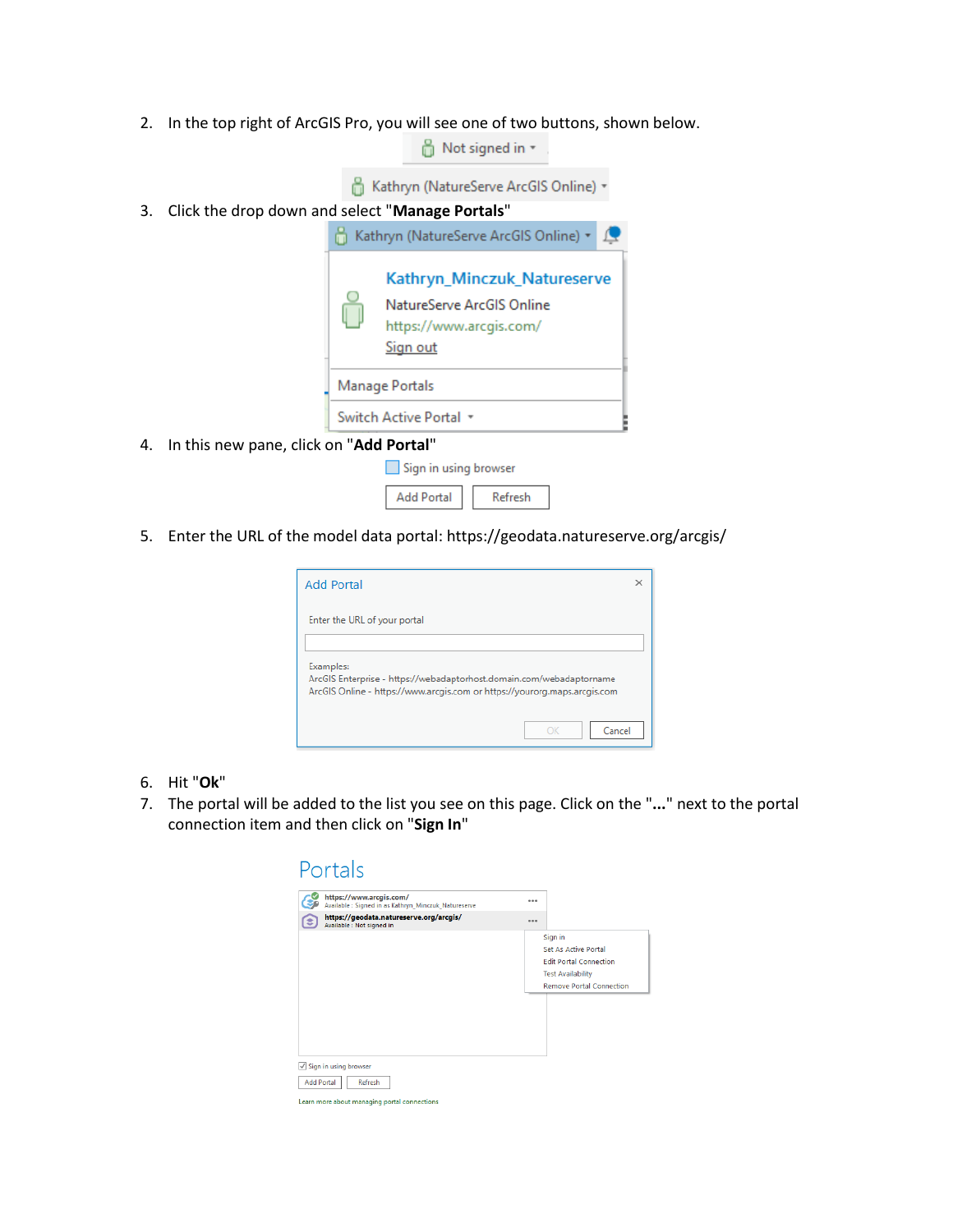8. In the sign in pop-out window, select "**Explorer Pro**" and then sign in via you explorer pro credentials

| Sign in to NatureServe Geodata<br>Portal with<br><b>Explorer Pro</b> | esri |
|----------------------------------------------------------------------|------|
|                                                                      |      |
|                                                                      |      |
|                                                                      |      |
| ArcGIS login                                                         |      |

9. Click on the "**...**" again and select set "**Set As Active Portal**"

| Portals                                                                             |       |                                 |
|-------------------------------------------------------------------------------------|-------|---------------------------------|
| https://www.arcgis.com/<br>Available : Signed in as Kathryn_Minczuk_Natureserve     | 0.06  |                                 |
| https://geodata.natureserve.org/arcgis/<br>Available : Signed in as Kathryn Minczuk | 0.0.0 |                                 |
|                                                                                     |       | Sign out                        |
|                                                                                     |       | Set As Active Portal            |
|                                                                                     |       | <b>Edit Portal Connection</b>   |
|                                                                                     |       | <b>Test Availability</b>        |
|                                                                                     |       | <b>Remove Portal Connection</b> |
|                                                                                     |       |                                 |
| √ Sign in using browser                                                             |       |                                 |
| <b>Add Portal</b><br>Refresh                                                        |       |                                 |
| Learn more about managing portal connections                                        |       |                                 |

- 10. Click the back arrow to return to the map pane.
- 11. Open a Catalog Pane (**View → Catalog Pane**) and click on "**Portal**"

| Catalog                                                                                               | $-1 \times$ |
|-------------------------------------------------------------------------------------------------------|-------------|
| Project Portal Favorites                                                                              |             |
| $\circledcirc$ $\circledcirc$ $\circledcirc$ $\circledcirc$                                           |             |
| <b>My Content</b>                                                                                     |             |
| $\circled{e}$ $\circled{e}$ $\circled{e}$ $\circled{e}$ $\circled{e}$ $\circled{e}$ Search My Content | م<br>$\sim$ |
|                                                                                                       |             |
|                                                                                                       |             |

12. Click on the 3 people icon to view all the model services by your access groups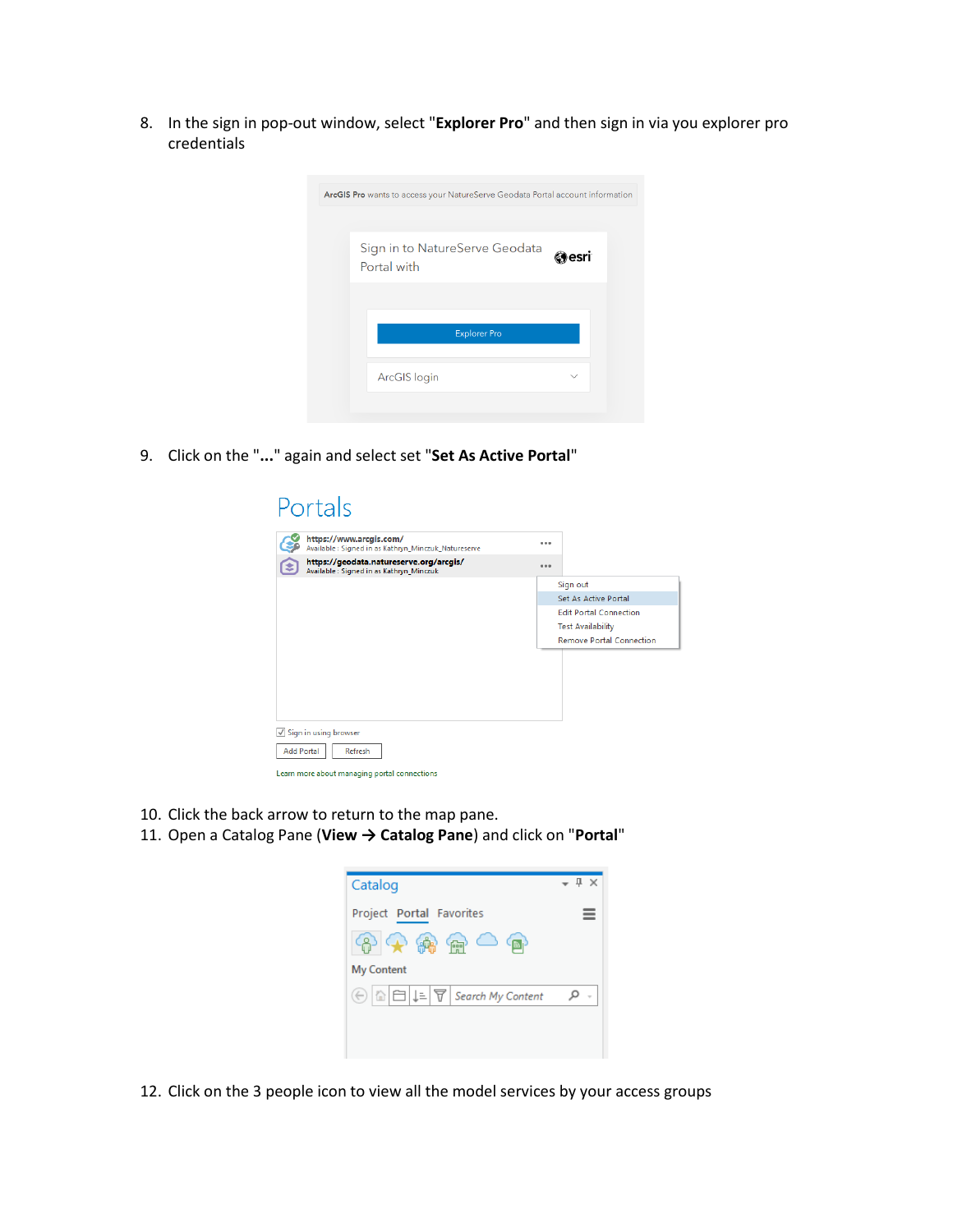| . п х<br>Catalog                                               |  |  |
|----------------------------------------------------------------|--|--|
| Project Portal Favorites                                       |  |  |
| $\circledcirc$ $\circledcirc$ $\circledcirc$ $\circledcirc$    |  |  |
| <b>My Groups</b>                                               |  |  |
| △   ↓ =   〒   Search BLM West Dataset FY22 ♪<br>$(\Leftarrow)$ |  |  |
| Download BLM BLD EO Features                                   |  |  |
| <b>TP</b> Download BLM Categorical Models                      |  |  |
| Download BLM Continuous Models                                 |  |  |
| <b>■</b> NatureServe Continuous Species Habitat Mode           |  |  |
| ■ NatureServe Categorical Species Habitat Mode                 |  |  |
| U,<br><b>BLM BLD Feature Service</b>                           |  |  |
| <b>BLM BLD Map Image Service</b>                               |  |  |

13. From here you can add the entire dataset to you map by right-clicking on it or double click to see a list of all the files in the service and add only one to your map

| $-1 \times$<br>Catalog                                                      | II X<br>Catalog                                                       |
|-----------------------------------------------------------------------------|-----------------------------------------------------------------------|
| $=$<br>Project Portal Favorites                                             | Project Portal Favorites<br>≡                                         |
| $\mathbb{R}$                                                                | -8<br>倆                                                               |
| <b>My Groups</b>                                                            | <b>My Groups</b>                                                      |
| Search NatureServe Continuous Species P -<br>$\left(\leftarrow\right)$<br>€ | Search BLM_BLD_Feature_Service<br>α<br>奋<br>$\left(\leftarrow\right)$ |
| Arabis_falcifructa_arabfalc2_20190512_174518<br>疆                           | BLM_admu_of_poly_082021<br>$\mathbf{E}$                               |
| Astragalus anisus astranis 20190430 235123<br>œ                             | BLM_EO_Polygons_082021                                                |
| Astragalus_humillimus_astrhumi_20190509_131<br>鹽                            | BLM_NONBIOTICS_Polygons_082021                                        |
| Astragalus_humillimus_astrhumi_20190509_131<br>œ                            | BLM SF Lines 082021<br>$+$                                            |
| Astragalus_jaegerianus_astrjaeg_20190509_090<br>鹽                           | BLM SF Points 082021                                                  |
| Astragalus_jaegerianus_astrjaeg_20190509_09C<br>鹽                           | BLM_SF_Polygons_082021                                                |
| Astragalus_johannis-howellii_astrjoha_2019051!<br>œ                         | US State Bdry                                                         |

Note: If you add the entire model dataset to your map, the data set gets added to your map as a mosaic dataset. This mosaic includes and attribute table with the habitat model id, which can be used to find the species and model attributes. If you add only a single model to your map it is added as a raster